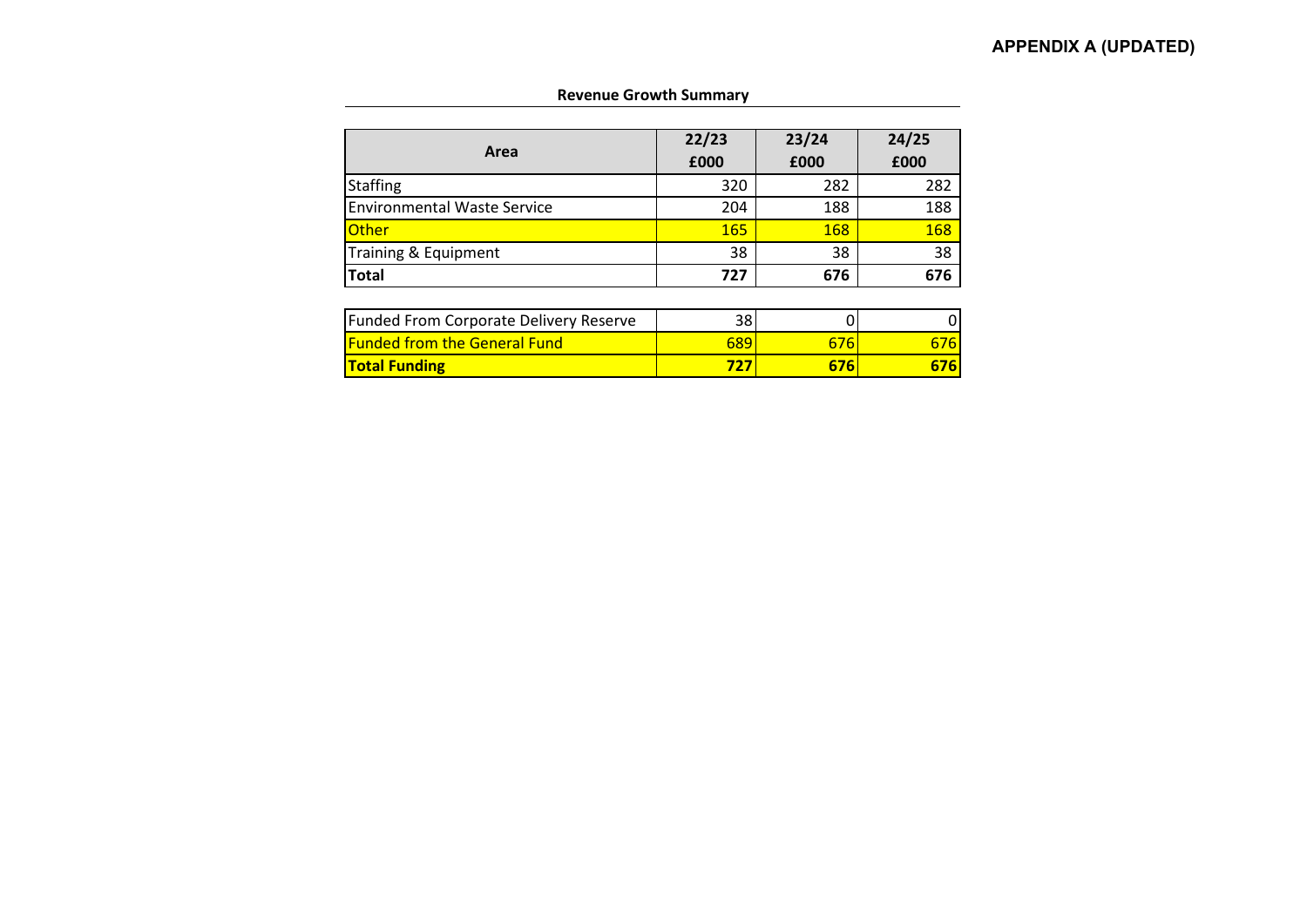| Title of the proposal                                                          | <b>Further Description</b>                                                                                                                                                                                                                                                                                                                                                                                       | £000  | £000   | Growth 22/23   Growth 23/24   Growth 24/25<br>£000 | <b>Staffing</b><br><b>Implications</b><br>$($ FTE $)$ | <b>Explanation</b>                                                                                                                                                                                                                                                                                                                                                                                                                                                                                                                      |
|--------------------------------------------------------------------------------|------------------------------------------------------------------------------------------------------------------------------------------------------------------------------------------------------------------------------------------------------------------------------------------------------------------------------------------------------------------------------------------------------------------|-------|--------|----------------------------------------------------|-------------------------------------------------------|-----------------------------------------------------------------------------------------------------------------------------------------------------------------------------------------------------------------------------------------------------------------------------------------------------------------------------------------------------------------------------------------------------------------------------------------------------------------------------------------------------------------------------------------|
| <b>Staffing</b>                                                                |                                                                                                                                                                                                                                                                                                                                                                                                                  |       |        |                                                    |                                                       |                                                                                                                                                                                                                                                                                                                                                                                                                                                                                                                                         |
| Graphic design resource                                                        | To meet demands of all Council graphic design needs for general<br>design, project communications and statutory/corporate design with the<br>option of offering our capacity to other LAs (Braintree currently offer<br>this).                                                                                                                                                                                   | 45    | 45     | 45                                                 | $\overline{\mathbf{1}}$                               | Enables MDC to provide designs for all corporate needs and for major<br>projects, including the LDP, Climate Action Strategy and all partnerships<br>and projects we wish to bring to life through effective design. It also<br>ensures brand assurance. We can utilise this resource to provide design<br>capacity to other LAs or local businesses requiring designed<br>materials/content. Potential to claw back costs and to part fund via LDP<br>allocated reserve, I propose 20%/9k in year 1, bringing year 1 down to<br>32.8k. |
| <b>Project Comms Resource</b>                                                  | Extension of existing resource to support the promotion of Council<br>projects, partnerships, events and community engagement. To develop<br>a conversational tone of voice through this work over and above the<br>social media activity we execute.                                                                                                                                                            | 38    |        |                                                    | -1                                                    | There is a business need to extend this contract for a further 12 months a<br>activity moves away from Events support/Covid recovery to Corporate<br>Project delivery, namely Climate Action and LDP.                                                                                                                                                                                                                                                                                                                                   |
| Democratic Manager post                                                        | Democratic services manager post- graded K by recent JE panel.<br>Supported by report of Resources Specialist Manger and Programmes,<br>Performance and Governance Manager to CLT (attached). There is<br>£50k in the elections budget that can be used to offset the cost of the<br>new post so £70,162 - £50,000 = £20,162 growth.                                                                             | 20    | 20     | 20                                                 | -1                                                    | Additional post to manage elections team and delivery, and committees<br>team directly. Will mitigate our corporate risk around managing and<br>delivering elections, and bring together a corporate role that can lead<br>areas such as technology development in the two teams, that current<br>resourcing does not have capacity to deliver                                                                                                                                                                                          |
| Revenues & Benefits Lead<br>Specialist replaced Senior<br>Specialist (Grade I) | Existing Grade I. Cost is Diff between Grade I and K. This role was<br>added to the structure due to the need for a more senior functional lead<br>to oversee the team's development and manage the specific R&B<br>service risks. To avoid requesting growth for a full FTE, this was an<br>uplift from the Senior Specialist role, but the variance needs to be built<br>into the salary budget going forward. |       | 14     | 14                                                 | n/a                                                   | Grade reflects responsibilities of the work and has been contained by<br>COVID grants. However, the actual grade of the role is higher than the<br>budget.                                                                                                                                                                                                                                                                                                                                                                              |
| Revenues & Benefits Caseworker<br>Level 1                                      | Curerntly post is a fixed term contract funded by New Burdens grant.                                                                                                                                                                                                                                                                                                                                             | 47    | 47     | 47                                                 | 1.7                                                   | Growth item from 2022-23 to directly employ staff to replace Meritech<br>resource. Pressure contained by external funding which has ceased but<br>posts are still required to maintain the service.                                                                                                                                                                                                                                                                                                                                     |
| Revenues & Benefits Caseworker<br>Level 1                                      | Curerntly post is a fixed term contract funded by COVID grant.                                                                                                                                                                                                                                                                                                                                                   | 19    | 19     | 19                                                 | 0.5                                                   | Invest to save to secure New Homes funding. Someone in post on a fixed<br>term basis. Part time invest to save (would also cover NDR additional<br>income and empties).                                                                                                                                                                                                                                                                                                                                                                 |
| Specialist Level 1 Homeless<br>Prevention                                      | Staff - Specialist Team                                                                                                                                                                                                                                                                                                                                                                                          | 39    | 39     | 39                                                 |                                                       | Post has been funded from the housing reduction act grant but this is no<br>longer avalaible to cover the post which is still required to handle the<br>caseload.                                                                                                                                                                                                                                                                                                                                                                       |
| Building Control Caseworker L3b                                                | Funded from EH post in 2021-22 (COMF grant covering the EH post)                                                                                                                                                                                                                                                                                                                                                 | 38    | 38     | 38                                                 |                                                       | Look to make this a career grade role from Caseworker (Grade F) to<br>Specialist (Grade G). Someone in post on a fixed-term basis.                                                                                                                                                                                                                                                                                                                                                                                                      |
| Health & Safety - Senior Specialist<br>Level                                   | New post dedicated to Health & Safety.                                                                                                                                                                                                                                                                                                                                                                           | 60    | 60     | 60                                                 |                                                       | Dedicated Health and Safety Post required to fulfil statutory duties. Post<br>and directorate/team TBC                                                                                                                                                                                                                                                                                                                                                                                                                                  |
| <b>Total Staffing</b>                                                          |                                                                                                                                                                                                                                                                                                                                                                                                                  | 320   | 282    | 282                                                | 5.2                                                   |                                                                                                                                                                                                                                                                                                                                                                                                                                                                                                                                         |
| <b>Environmental Waste</b>                                                     |                                                                                                                                                                                                                                                                                                                                                                                                                  |       |        |                                                    |                                                       |                                                                                                                                                                                                                                                                                                                                                                                                                                                                                                                                         |
| Additional refuse vehicle                                                      | Potential contribution to additional vehicle for refuse and recycling.                                                                                                                                                                                                                                                                                                                                           | 330   | 330    | 330                                                | n/a                                                   | Needed due to increased tonnages and new developments within the<br>district. A contribution to hiring in 2 new vehicles plus crews from Suez.<br>This will off set an additional £100k of gatefees as the vehciles can tip at<br>Bell House.                                                                                                                                                                                                                                                                                           |
| Suez additional payment                                                        | Additional bank holiday awarded for the Queens Jubilee not included in<br>contract.                                                                                                                                                                                                                                                                                                                              | 16    | $\sim$ |                                                    | n/a                                                   | Unavoidable as Suez will be working on this additional Bank Holiday and<br>we need to pay for this as its outside contractual T&Cs.                                                                                                                                                                                                                                                                                                                                                                                                     |
| Recyclate Income                                                               | Additional income from recyclate as per income sharing element of<br>contract with Suez.                                                                                                                                                                                                                                                                                                                         | (142) | (142)  | (142)                                              | n/a                                                   | Price of recyclate has increased.                                                                                                                                                                                                                                                                                                                                                                                                                                                                                                       |
| <b>Total Environmental Waste</b>                                               |                                                                                                                                                                                                                                                                                                                                                                                                                  | 204   | 188    | 188                                                |                                                       |                                                                                                                                                                                                                                                                                                                                                                                                                                                                                                                                         |
|                                                                                |                                                                                                                                                                                                                                                                                                                                                                                                                  |       |        |                                                    |                                                       |                                                                                                                                                                                                                                                                                                                                                                                                                                                                                                                                         |

# **APPENDIX A (UPDATED)**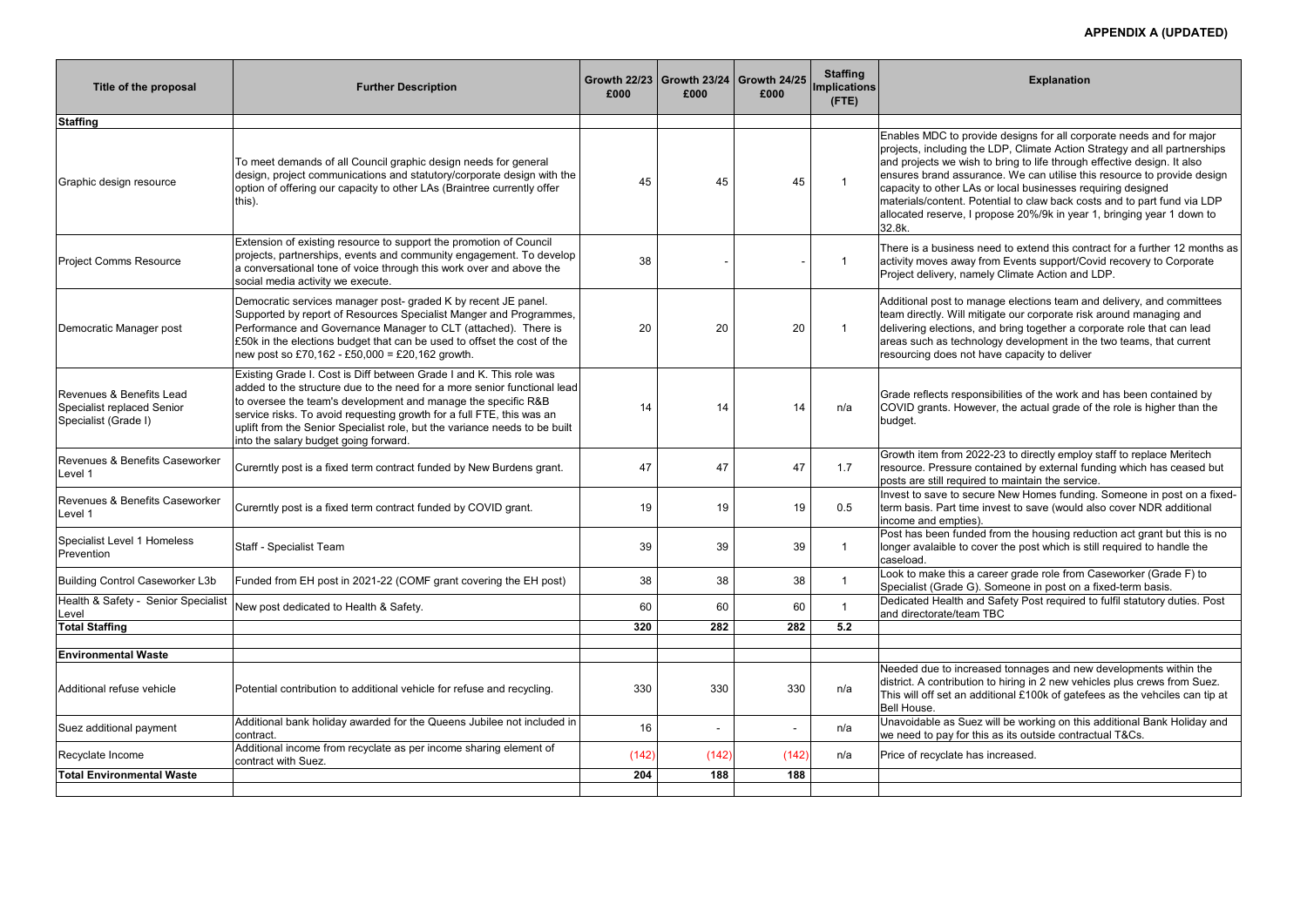| Title of the proposal          | <b>Further Description</b>                                                                                                                                                                                                                                                                                                                                                                                                                                                                                                               | £000 | Growth 22/23   Growth 23/24   Growth 24/25<br>£000 | £000           | <b>Staffing</b><br>Implications<br>$($ FTE $)$ | <b>Explanation</b>                                                                                                                                                                                                                                                                                                                                                                                   |  |
|--------------------------------|------------------------------------------------------------------------------------------------------------------------------------------------------------------------------------------------------------------------------------------------------------------------------------------------------------------------------------------------------------------------------------------------------------------------------------------------------------------------------------------------------------------------------------------|------|----------------------------------------------------|----------------|------------------------------------------------|------------------------------------------------------------------------------------------------------------------------------------------------------------------------------------------------------------------------------------------------------------------------------------------------------------------------------------------------------------------------------------------------------|--|
| <b>Other</b>                   |                                                                                                                                                                                                                                                                                                                                                                                                                                                                                                                                          |      |                                                    |                |                                                |                                                                                                                                                                                                                                                                                                                                                                                                      |  |
| Parks John Deere Tractor       | Alternative Lease model for replacement JD Tractor (see<br>corresponding Capital bid)                                                                                                                                                                                                                                                                                                                                                                                                                                                    | 12   | 12                                                 | 12             | n/a                                            | Lease figures are indicative, based upon a<br>and subject to a procurement process due t<br>750 hours per annum lease with extended v<br>payments of £857.22 pcm. Plus Maintenan<br>Capital Purchase cost of single Tractor + W                                                                                                                                                                      |  |
| Homelessness                   | Expected additional increases in homlessness cases.                                                                                                                                                                                                                                                                                                                                                                                                                                                                                      | 11   | 11                                                 | 11             | n/a                                            | We require growth to meet the additional de<br>going in 2022-23. There will be people pres<br>new Domestic Voilence Bill and also the cor<br>means anyone who claims to be a victim of<br>housing. The return to courts will see more<br>presenting as homeless.                                                                                                                                     |  |
|                                | Planning Performance Agreements   Income budget not expected to be achieved.                                                                                                                                                                                                                                                                                                                                                                                                                                                             | 50   | 50                                                 | 50             | n/a                                            | Historical budget based on assumed large o<br>Income can't been guaranteed so this need                                                                                                                                                                                                                                                                                                              |  |
| <b>Climate Action Strategy</b> | To fund the implemenation of the Climate Strategy.                                                                                                                                                                                                                                                                                                                                                                                                                                                                                       | 83   | 83                                                 | 83             | $\overline{1}$                                 | Magnox and the NDA have taken a step ba<br>single tranche of funding to support the wor<br>reason being is that the funding can be brok<br>gateway review will take place once the clim<br>completed engagement sessions with the co<br>to collate projects and behaviour change ini<br>Phase. Match funding from Magnox will be<br>help fund this and if sucessful will be used t<br>£42k per year. |  |
| E-shot marketing tool          | E-shot is a simple and secure automated internal and external<br>marketing platform which is used by a number of private and public<br>sector organisations (including ECC) to deliver highly effective email<br>newsletter campaigns. E-shot would help us embrace and more<br>efficiently target our communications to our staff, residents and<br>businesses, whilst adhering to the highest data protection and security<br>standards. It would provide us with an effective digital tool to enhance<br>our communications channels. |      | 2                                                  | $\overline{2}$ | n/a                                            | Enables us to deliver more modern, focused<br>engagement campaigns and will improve int<br>improving One Team).                                                                                                                                                                                                                                                                                      |  |
| <b>Changing Places Toilets</b> | Co-funding in order to maximise the impact of government funding for<br>delivery of Changing Places Toilet (CPT) scheme. The scheme enables<br>severely disabled people to access toilet facilities when they are in<br>public spaces. CPT provides equipment such as hoists, privacy<br>screens, adult-sized changing benches and space for carers.                                                                                                                                                                                     | 5    | 10                                                 | 10             | n/a                                            | Provides necessarmaintenance for CPTs. If<br>E100k from Government to install new CPT<br>Leisure Centre ensuring severely disabled p<br>facilities with confidence. The £100k from G<br>of the installation of a Modular CPT Unit and<br>revenue growth will pay for additional cleani<br>of the CPTs.                                                                                               |  |
| <b>Total Other</b>             |                                                                                                                                                                                                                                                                                                                                                                                                                                                                                                                                          | 165  | 168                                                | 168            |                                                |                                                                                                                                                                                                                                                                                                                                                                                                      |  |
|                                |                                                                                                                                                                                                                                                                                                                                                                                                                                                                                                                                          |      |                                                    |                |                                                |                                                                                                                                                                                                                                                                                                                                                                                                      |  |

# **APPENDIX A (UPDATED)**

cative, based upon a 5 year agreement with supplier and are subject to value. John Deere 6100M lease with extended warranty - 5 years, 60 monthly pcm. Plus Maintenance allowance @ £2000 p.a.  $\sigma$  of single Tractor + Warranty indicated at c. £82,000

meet the additional demand on the homeless service re will be people presenting as homeless through the ce Bill and also the courts returning. The DV Bill laims to be a victim of DV is automatically entitled to courts will see more evictions and again, people

ed on assumed large developments coming through.<br>aranteed so this needs to reduce from 2022-23.

have taken a step back in terms of considering a ing to support the work of the Climate Strategy. The re funding can be broken down into two phases. A  $\overline{\bf k}$ e place once the climate action officer has  $\overline{\bf k}$ nt sessions with the community and local businesses behaviour change initiatives, this will be classed at from Magnox will be sought in the first instance to icessful will be used to reduce this growth item to

more modern, focused marketing, comms and Ins and will improve internal communications (vastly

intenance for CPTs. If successful, MDC will secure ent to install new CPTs in Dengie100 and Blackwater ng severely disabled people can access toilet facilities with confidence. The £100k from Government will cover the cost of the installation of a Modular CPT Unit and an Internal CPT unit. The ay for additional cleaning and ongoing maintenance